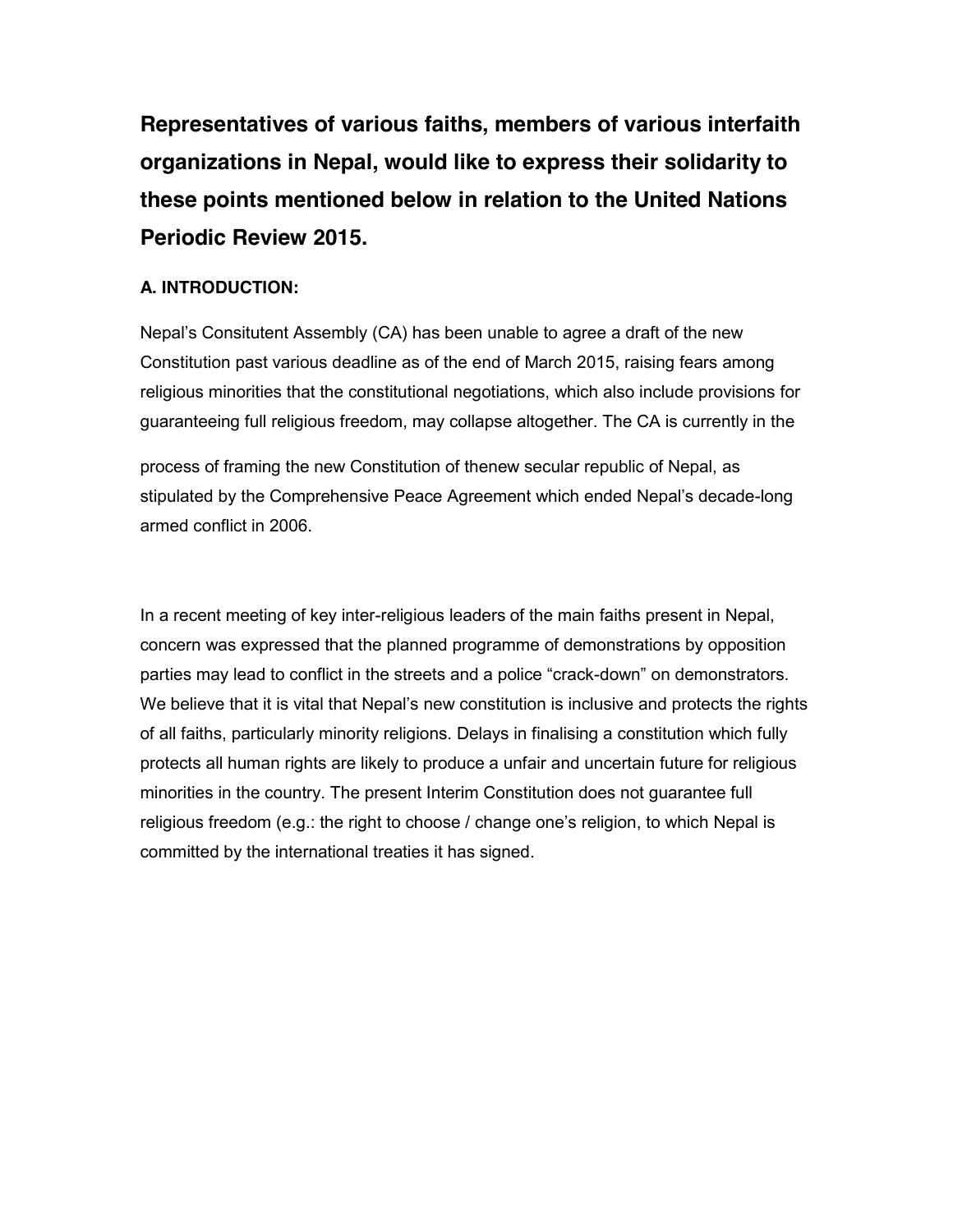Though the Interim Constitution (IC) 2007 has identified Nepal as Federal Democratic Republic, this and the structure of Federalism will only be institutionalized once the new constitution drafting is complete. Until then the IC 2007 is the key legal instrument. IC 2007 has declared the nation as" a multi-ethnic, multi-lingual, multi-religious, multicultural ….."<sup>1</sup> This statement accepts the identity of more than one religion. Further the national census 2011 also reports the presence of various religious groups mainly Christians 1.42%, Islam 4.39%, Kirat 3.05%, Buddhist 9.04% and Hindu 81.34%<sup>2</sup> . As a large portion of the population is Hindu the other religions represent the minority. These minority religions stand at a critical crossroad concerning the freedom to express and to propagate ones religion or faith. Though the IC 2007 in its article 23 a provides a certain limit to religious freedom it is in contradiction with itself "……(only) his/her own religion as handed down to him/her from ancient times …."<sup>3</sup>

Nepal is party to 20 international human rights covenants/conventions/protocols including 7 (seven) core international Human Rights Instruments. Nepal is the cosignatory of International Covenant on Civil and Political Rights (ICCPR), the Article 18 of which clearly states "ones freedom to practice ones religion". Nepal thus commits to promote religious freedom in the country. Even though, the Freedom of Religion or Belief was not deliberately reported from the Government of Nepal during the first Universal Periodic Review (2011), the treaty bodies had given intentional recommendations on the issue as<sup>4</sup>.

 $\overline{\phantom{a}}$ 

<sup>&</sup>lt;sup>1</sup>The Intérim Constitution of Nepal, Part 1, preliminary clause 3.

<sup>2</sup> Government of Nepal, Central Bureau of Stastistics, http://www.dataforall.org/dashboard/nepalcensus

<sup>3</sup> The Interim Constitution of Nepal, Part 3, FundamentalRights, Clause 23: a. *Every person shall have the right to profess, practice and preserve his/her own religion as handed down to him/her from ancient times having due regards to the social and cultural traditional practices. b. Provided that no person shall be entitled to convert another person from one religion to another, and shall not act or behave in a manner which may jeopardize the religion of others.* 

<sup>4</sup> First-cycle UPR Recommendations (list of contained in Section II of the working group A/HRC/17/5)*: A - 106.1 "Complete the new constitution on time and take into account that peaceful coexistence requires that the right to freedom of religion for all citizens be clearly included and formulated according to international standard" (Holy See). "Ensure that the new constitution fully guarantees the right to freedom of religion or belief and the right to equality and non-discrimination in line with international standards" (Italy).* **A - 106.21***"Make further efforts to overcome the difficult issues of discrimination on the ground of religion, gender, race or otherwise"* (Japan).Continue its efforts to end discrimination on the grounds of religion, race or gender in law and practice (Pakistan).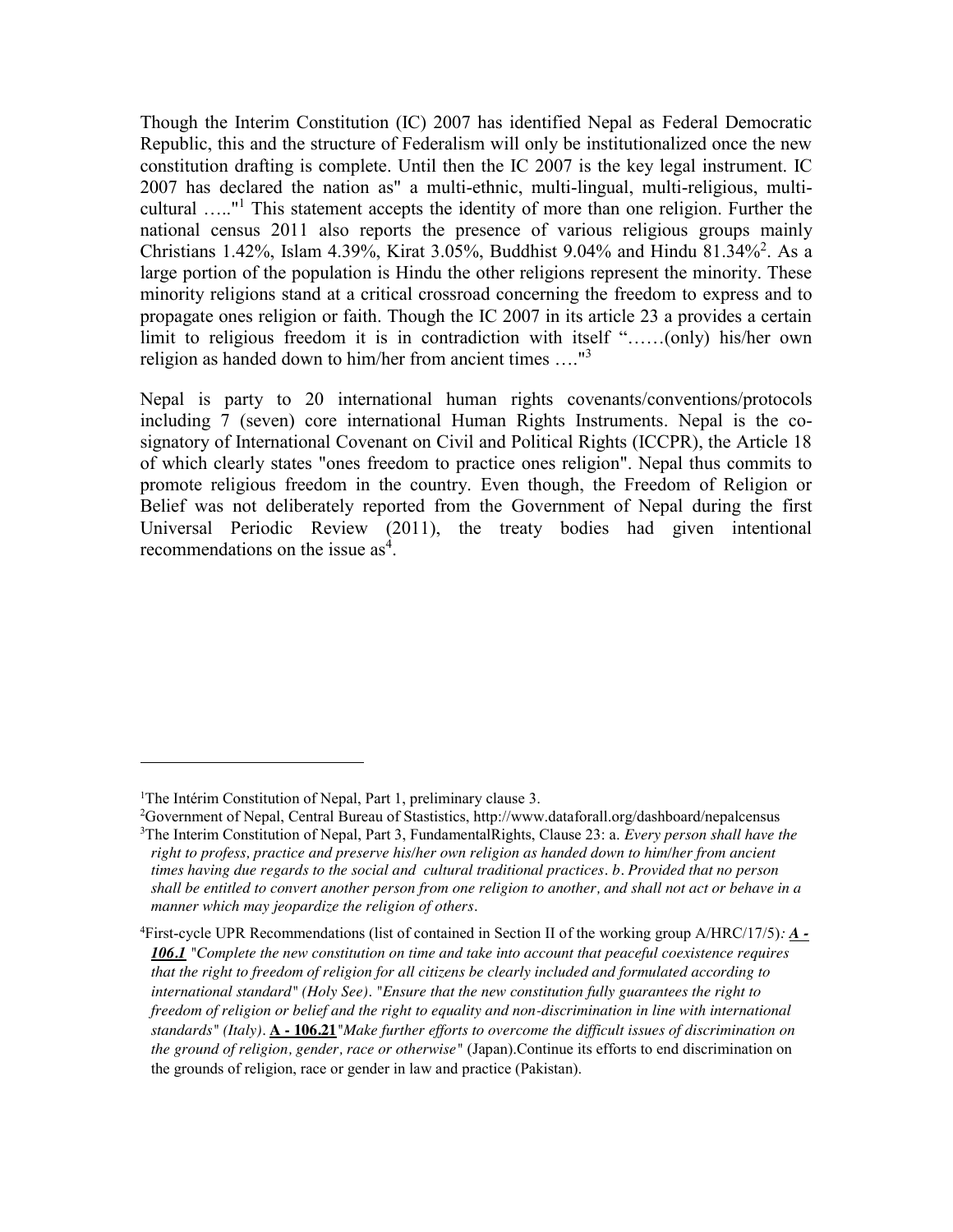#### **B. LEGAL AND INSTITUTIONAL FRAMEWORK**

- 1. The IC 2007 Article 23 approve ides for freedom of religion but Article 23b clearly prohibits conversion. This clearly contradicts with article 18 of ICCPR.
- 2. The General Code (Muluki Ain 19.1) of Nepal enforces anti-conversion law and recommends punishment of conversion attempts for 3 to 6 years.<sup>5</sup>
- 3. There are no provisions for registering minority religious bodies such as Churches and Mosques. Acts to register non-governmental and charity organizations<sup>6</sup> are not suitable for registering religious bodies which function differently from these institutions.

## **C. PROMOTION AND PROTECTION OF HUMAN RIGHTS ON THE GROUND**

- 1. The provision in the IC 2007 has been practically nullified by the state authority (on the ground of contradictory sub-clause B) by promoting the anti-conversion notion against the fundamental right.
- 2. The government is indifferent towards rights of minority religions. There are no registration requirements for religious groups but this restricts minority religions
	- To legally own land and properties of other forms. (So legally churches, mosques, Gonpa, Baha'i-Temples and synagogues do not have legal recognition as religious institutions but only as NGO or Guthi or Company.)
	- To own burial sites.

 $\overline{\phantom{a}}$ 

- To get government funding support. For e.g. the government does not require mosques to register, but Madrasahs seeking government funding must register with local district administration offices and supply information about their funding sources which usually are the mosques that don't have legal identity.
- 3. Tibetan Buddhists are still restricted from celebrating their religious events throughout the country. Buddhist monks or Muslims are harassed by the police and bureaucrats due their appearance, language, dress
- 4. ICCPR 18.4 have given parents and legal guardians the liberty to ensure the religious and moral education of their children in conformity with their own convictions. But the orphanage/children home managers of Christians and other minority religious faiths are often accused of proselytizing the children under their care for teaching them to pray and participate in religious functions.

<sup>&</sup>lt;sup>5</sup>No one shall propagate any religion in such manner as to undermine the religion of other nor shall cause other to convert his or her religion. If a person attempts to do such act, the person shall be liable to imprisonment for a term of Three years, and if a person has already caused the conversion of other's religion, the person shall be liable to imprisonment for a term of Six years, and if such person is a foreign national, he or she shall also be deported from Nepal after the service of punishment by him or her.

<sup>6</sup>NGO act 2034, Guthi Act 2033, Company Act 2063